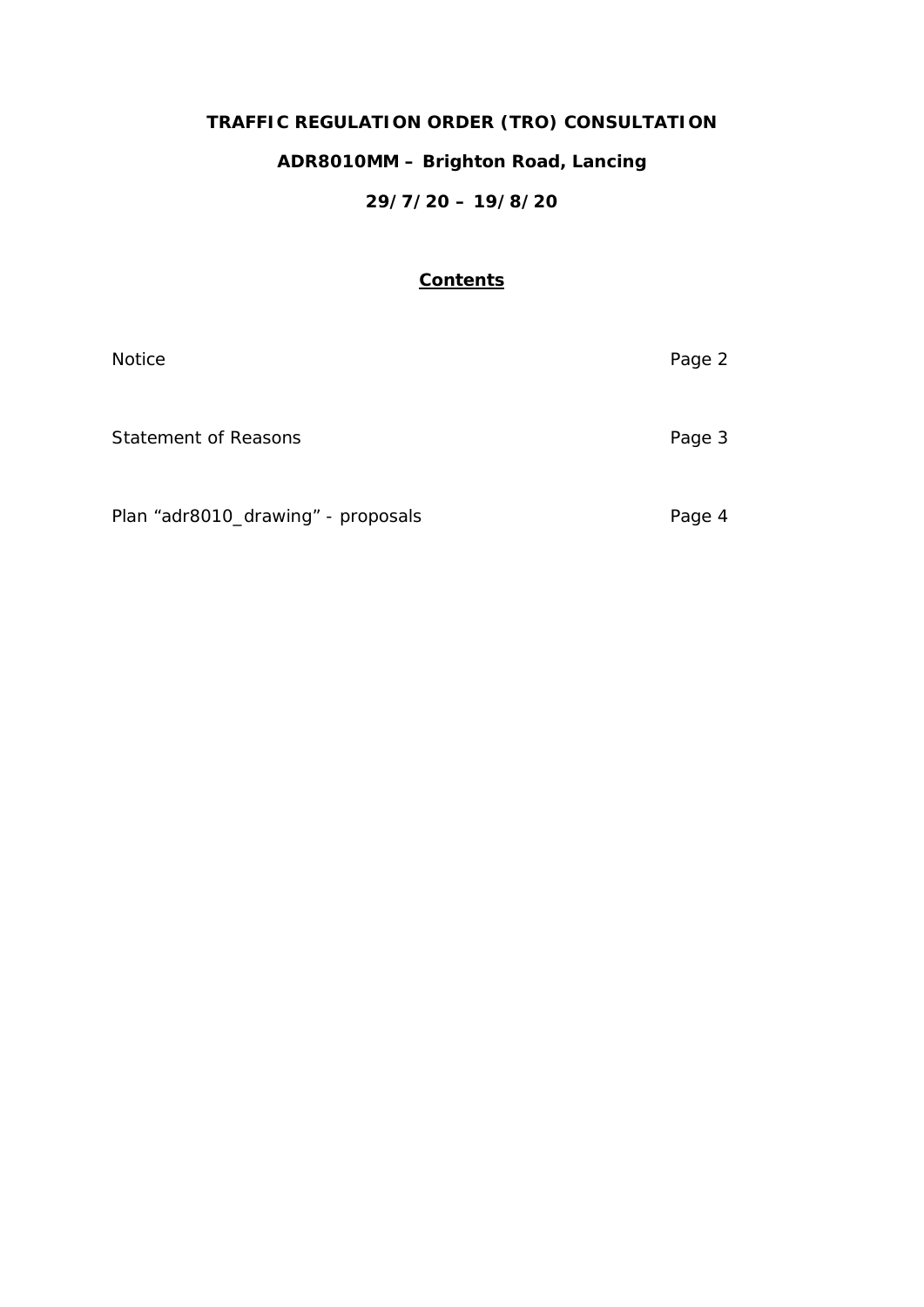#### **WEST SUSSEX COUNTY COUNCIL ROAD TRAFFIC REGULATION ACT 1984 - SECTION 23**

### **LANCING: BRIGHTON ROAD (A259) PEDESTRIAN CROSSING PLACE**

NOTICE is hereby given that West Sussex County Council proposes to install a signal-controlled pedestrian crossing on Brighton Road (A259) in Lancing at a point 185 metres west of its junction with Penhill Road, the location of a current pedestrian refuge island at the entrance to Beachville Court.

Documents containing more information about the proposed crossing can be viewed on our website at **[www.westsussex.gov.uk/tro](http://www.westsussex.gov.uk/tro)** from 29 July 2020. The website includes a response form for any comments or objections.

The above documents may also be inspected at Lancing Library, Penstone Park, Lancing from the above date during normal library opening hours, and at County Hall, Chichester, during normal office hours.

Library staff will NOT be in a position to answer questions on the proposal and any enquiries should be addressed to the undersigned.

Any objections or comments about the proposal must be received by 19 August 2020. These may be sent in writing to: TRO Team, West Sussex County Council, The Grange, Tower Street, Chichester, PO19 1RH, by email to: **tro.team@westsussex.gov.uk** or via the response form on the website.

Dated this 29th day of July 2020.

Director of Law & Assurance County Hall Chichester ADR8010-MM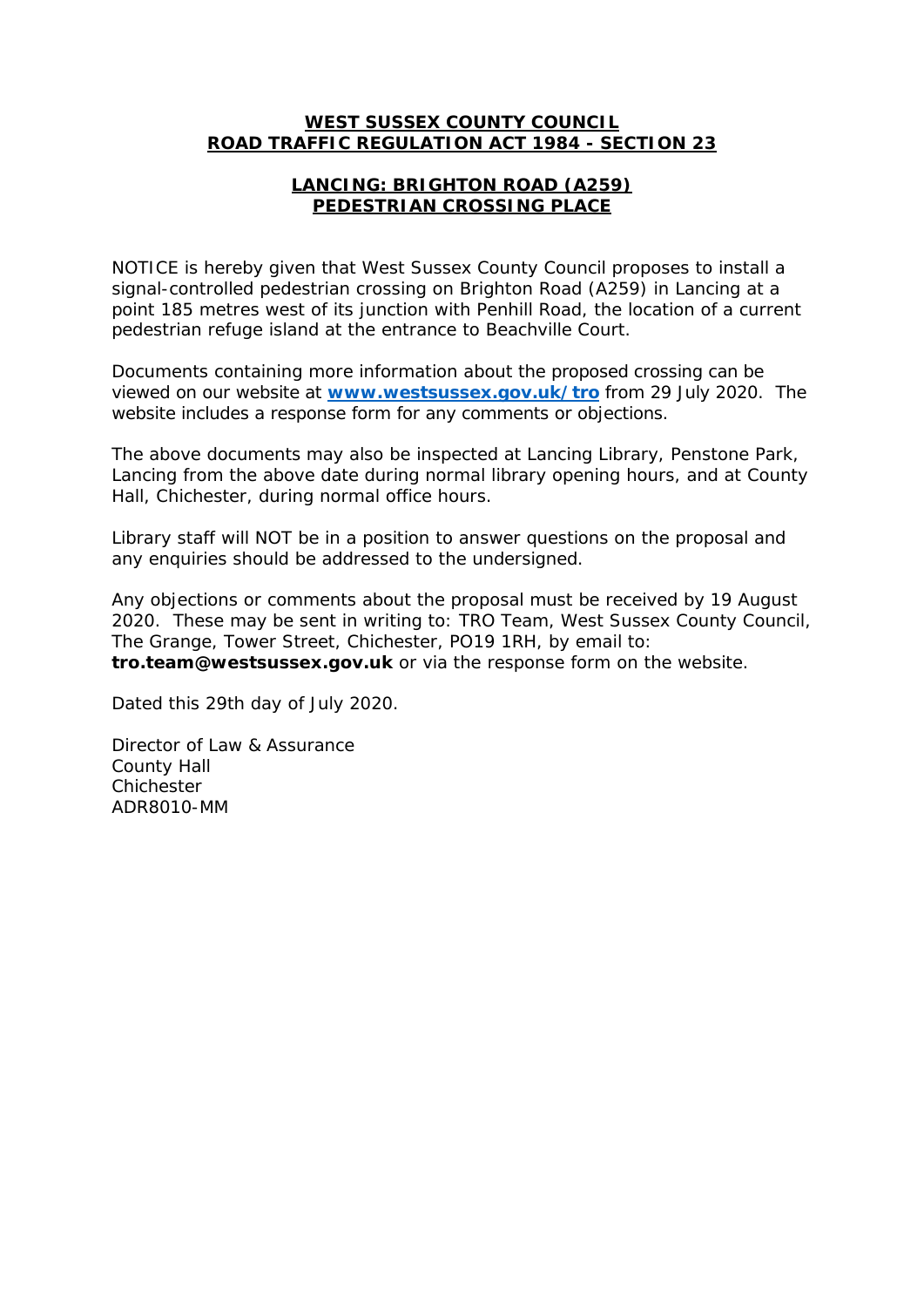#### **West Sussex County Council Road Traffic Regulation Act 1984 – Section 23**

#### **Lancing: Brighton Road (A259) Pedestrian Crossing Place**

#### **Statement of Reasons for Proposing to Install a Pedestrian Crossing**

West Sussex County Council proposes to install a signal-controlled pedestrian crossing on Brighton Road (A259) in Lancing at a point 185 metres west of its junction with Penhill Road, the location of a current pedestrian refuge island at the entrance to Beachville Court.

The installation of a new crossing at this location was requested by Lancing Parish Council to improve access to the beach for pedestrians from north of the A259. The present pedestrian refuge island is also frequently used by young people accessing the skate park on Lancing Green. It is considered that installing a puffin crossing at this location will considerably improve safety for pedestrians crossing this busy road.

The crossing will incorporate dropped kerbs and tactile paving. The design features 4 poles for signal heads and push buttons with bleeper units to indicate when it is safe to cross.

A kerbside detection system would prevent vehicles being stopped if the pedestrian crosses or moves away before the crossing has activated. The crossing would also feature tactile cones to indicate the crossing's activation to pedestrians with visual impairment.

The attached drawing titled A259 Brighton Road nr Beachville Court General Arrangement shows the location and layout of the proposed crossing.

Director of Law & Assurance 13 March 2020 ADR8010-MM